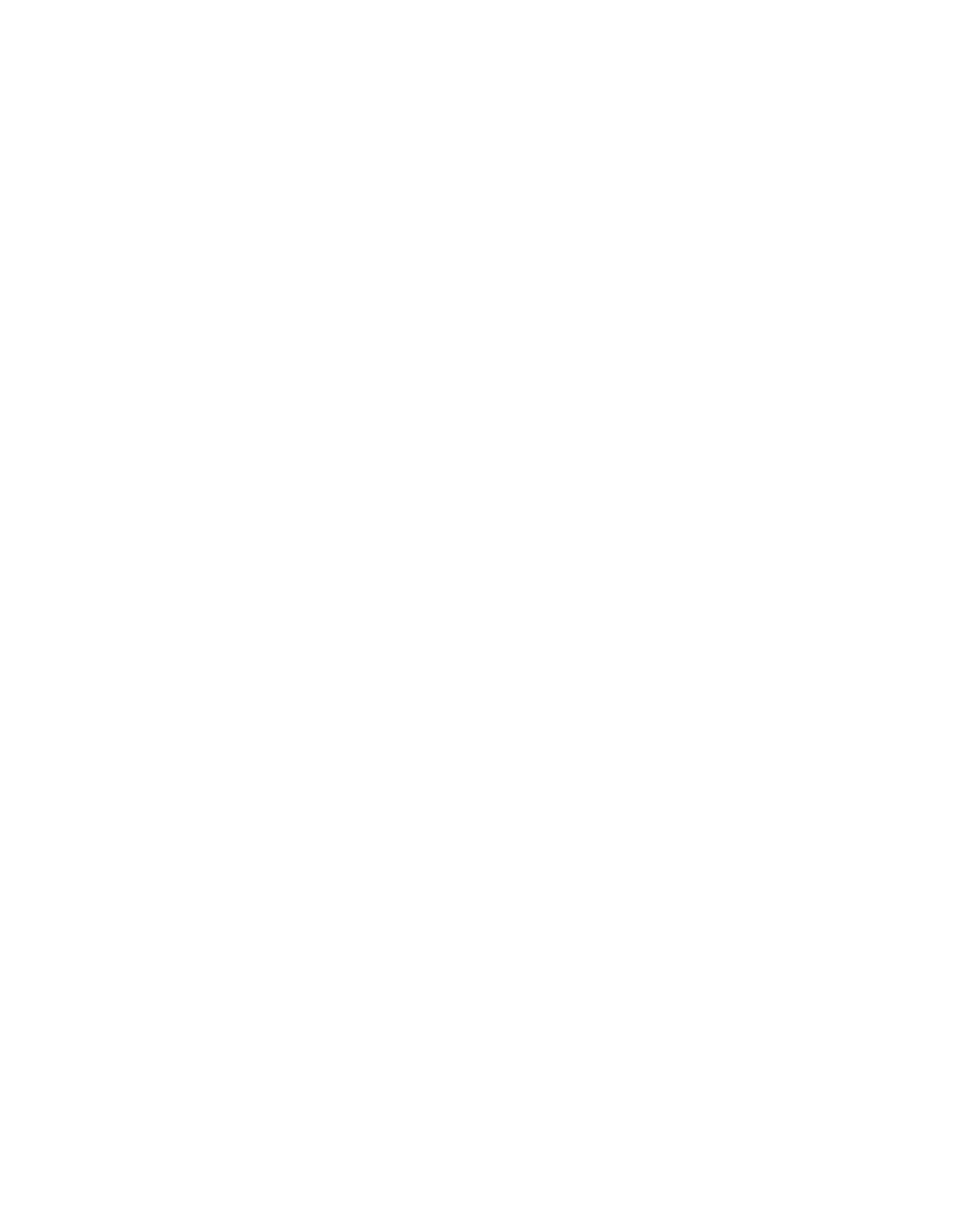## **SECTION 15136 AIR VALVES**

## <span id="page-2-0"></span>**PART 1 - GENERAL**

## <span id="page-2-1"></span>1.01 REQUIREMENT

Under these specifications the Contractor shall be required to furnish, deliver and unload at the place stated, and within the time specified in the Special Provisions, the air valves for water systems as specified on the Bidding Sheet and hereinafter described in these specifications. Air valves for sewerage systems are not included in this specification, but will be specifically called out on the construction drawings.

## <span id="page-2-2"></span>1.02 VALVE MANUFACTURER

The name of the manufacturer of the valves to be furnished by the bidder shall be stated on the Bidding Sheet. If valves different than listed herein are proposed, the bidder shall submit drawings of the proposed valves to the District prior to the time of opening bids. Bidder's drawings need not be submitted if such drawings have previously been approved by the Engineer as to compliance with the specifications.

#### <span id="page-2-3"></span>1.03 GUARANTEE

The Contractor shall guarantee all materials and workmanship of items furnished under these specifications shall be free from defects for a period of one (1) year after final completion and acceptance of the entire contract work. The Contractor shall, at his own expense, repair or replace all defective materials or workmanship supplied by him found to be deficient with respect to any provisions of this specification.

## <span id="page-2-4"></span>**PART 2 - PRODUCT**

## <span id="page-2-5"></span>2.01 MATERIALS

All valves shall have a body of high grade cast iron and have all internal parts of solid bronze or stainless steel. All valves shall be designed for a working pressure of not less than 150 p.s.i..

## <span id="page-2-6"></span>2.02 OPERATIONAL FEATURES

- A. Air Valves. All valves shall be designed to automatically operate as specified herein:
	- 1. Will positively open under atmospheric pressure to allow air to escape from the pipe through the valve.